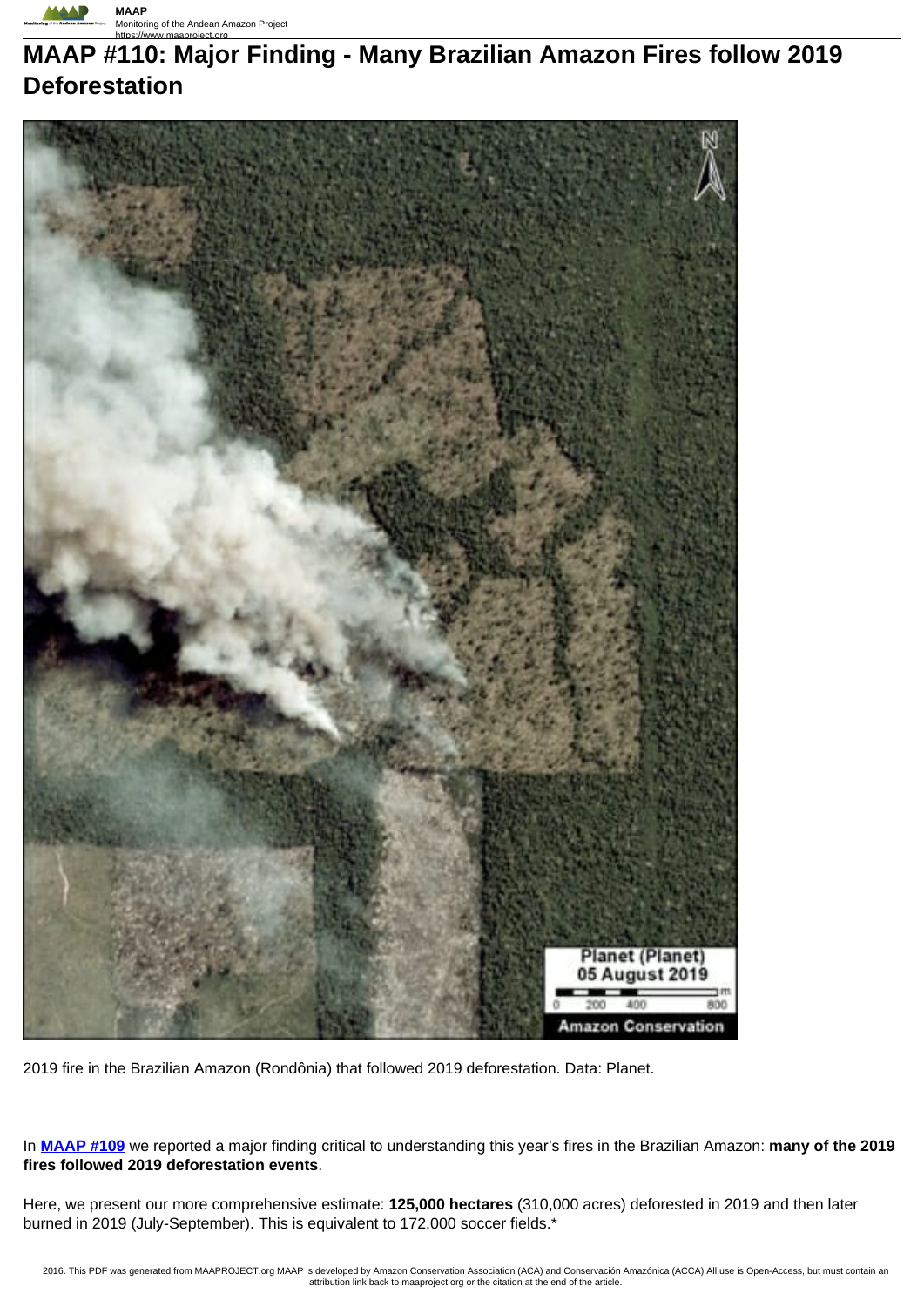

https://www.maaproject.org Thus, the issue is both **deforestation AND fire**; the fires are often a **lagging indicator** of recent agricultural deforestation.

This key finding **flips** the widely reported assumption that the fires are burning intact rainforests for crops and cattle.

Instead, we find it's the other way around, the forests were cut and then burned, presumably to enrich the soils. It is "**slash and burn**" agriculture, not "burn and slash."

The **policy implications** are important: national and international focus needs to be on minimizing new deforestation, in addition to fire prevention and management.

This breakthrough data is based on our **analysis** of an extensive satellite imagery archive, allowing us to visually confirm areas that were deforested in 2019 and later burned in 2019 (see Methodology).

Below we present a new series of 7 striking **timelapse videos** that vividly show examples of 2019 deforestation followed by fires (See Base Map below for exact zoom locations).

### **Timelapse Videos: 2019 Deforestation followed by Fires**

**Video 1** shows the deforestation of 845 hectares (2,090 acres) in Mato Grosso state in early 2019, followed by fires starting in July. Planet link.

https://www.maaproject.org/wp-content/uploads/2019/09/maaproject.org-maap-110-major-finding-many-brazilian-amazon-firesfollow-2019-deforestation-MG1.mp4

**Video 2** shows the deforestation of 910 hectares (2,250 acres) in Amazonas state in early 2019, followed by fires in August. Planet link.

https://www.maaproject.org/wp-content/uploads/2019/09/maaproject.org-maap-110-major-finding-many-brazilian-amazon-firesfollow-2019-deforestation-Amazonas.mp4

**Video 3** shows the deforestation of 650 hectares (1,600 acres) in Rondônia state in early 2019, followed by fire starting in X. Planet link.

https://www.maaproject.org/wp-content/uploads/2019/09/maaproject.org-maap-110-major-finding-many-brazilian-amazon-firesfollow-2019-deforestation-Rondonia.mp4

**Video 4** shows the deforestation of 1,760 hectares (4,350 acres) in Mato Grosso state in early 2019, followed by fires in August. **Planet link.** 

https://www.maaproject.org/wp-content/uploads/2019/09/maaproject.org-maap-110-major-finding-many-brazilian-amazon-firesfollow-2019-deforestation-MG2.mp4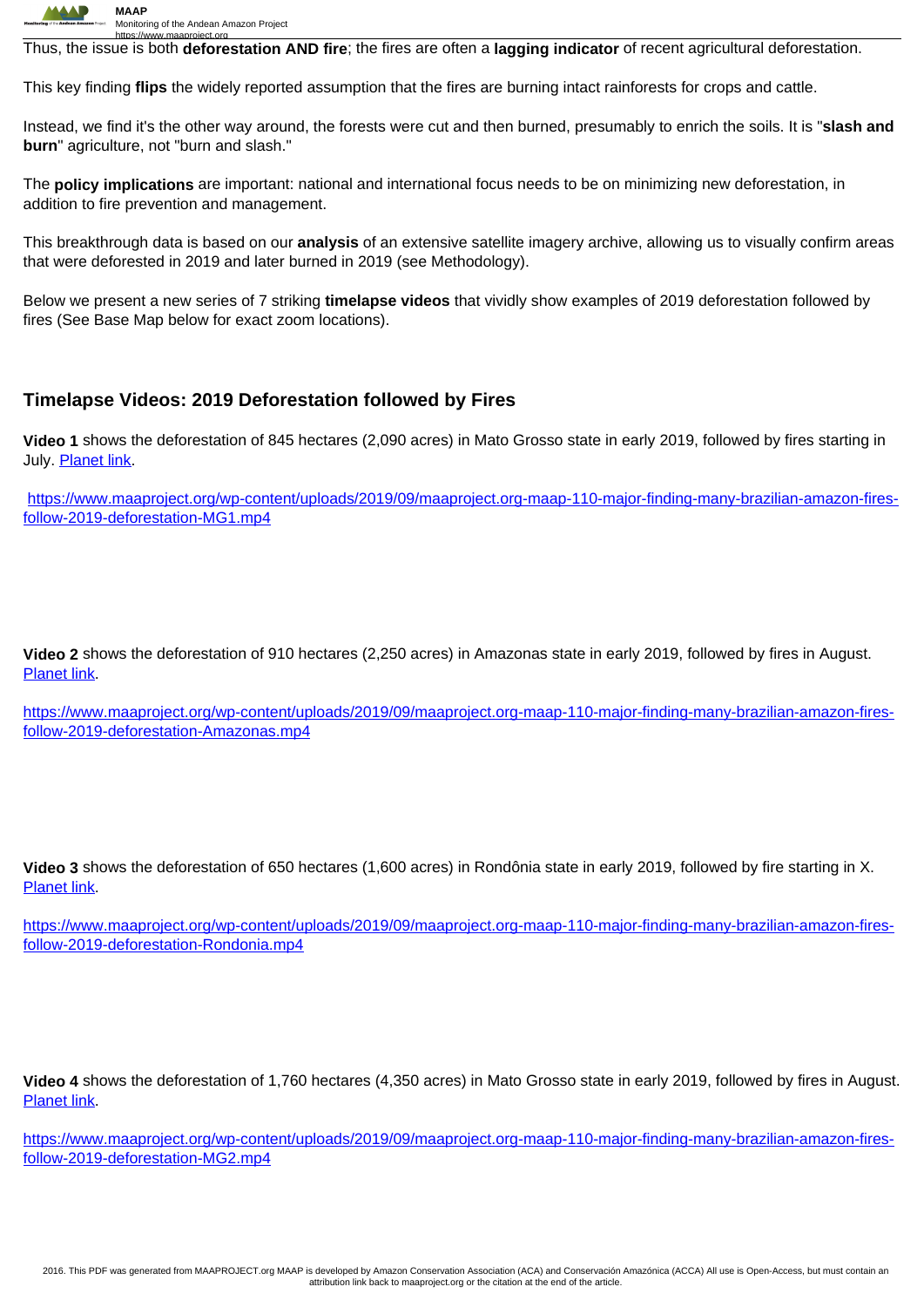

**Video 5** shows the deforestation of 350 hectares (865 acres) in Amazonas state in early 2019, followed by fires in August. Planet link.

https://www.maaproject.org/wp-content/uploads/2019/09/maaproject.org-maap-110-major-finding-many-brazilian-amazon-firesfollow-2019-deforestation-Amazonas3.mp4

**Video 6** shows the deforestation of 4,275 hectares (10,550 acres) in Pará state in early 2019, followed by fires in August. Planet link.

https://www.maaproject.org/wp-content/uploads/2019/09/maaproject.org-maap-110-major-finding-many-brazilian-amazon-firesfollow-2019-deforestation-Para.mp4

**Video 7** shows the large-scale deforestation of 1,450 hectares (3,600 acres) in Amazonas state between April and August, followed by fire in September. Note this is the same area shown as Zoom A in MAAP #109 for the scenario (Deforestation-No Fire) but it just now was burned. Planet link.

https://www.maaproject.org/wp-content/uploads/2019/09/maaproject.org-maaproject.org-maap-110-major-finding-manybrazilian-amazon-fires-follow-2019-deforestation-Zoom1.mp4

#### **\*Notes**

It is important to emphasize that we documented this deforestation followed by fire in the **moist Amazon rainforest** areas of Amazonas (39,100 ha), Rondônia (21,100 ha), Pará (48,704), and Mato Grosso (16,420 ha) states.

In **MAAP #109** we reported that another concerning source of many fires is the burning of savannah areas around the rainforest, for example in Mato Grosso.

We continue to monitor for the emergence of uncontained forest fires as the dry season continues.

## **Methodology**

We prioritized areas highlighted in orange in the Base Map presented in **MAAP #109**. These orange areas indicate the overlap of 2019 forest loss alerts (GLAD alerts from the University of Maryland) and 2019 fire alerts (from NASA's MODIS satellite sensor).

For the major orange areas in Rondônia, Amazonas, Mato Grosso, Acre, and Pará, we conducted a visual analysis using the satellite company Planet's online portal, which includes an extensive archive of Planet, RapidEye, Sentinel-2, and Landsat data. Using the archive, we identified areas that we visually confirmed a) were deforested in 2019 and b) were later burned in 2019 between July and September. We then used the area measure tool to estimate the size of these areas, which ranged from large plantations ( ~1,000 hectares) to many smaller areas scattered across the focal landscape.

The data is updated through mid September 2019.

The Base Map in the Annex indicates the location of the areas featured in the timelapse zooms.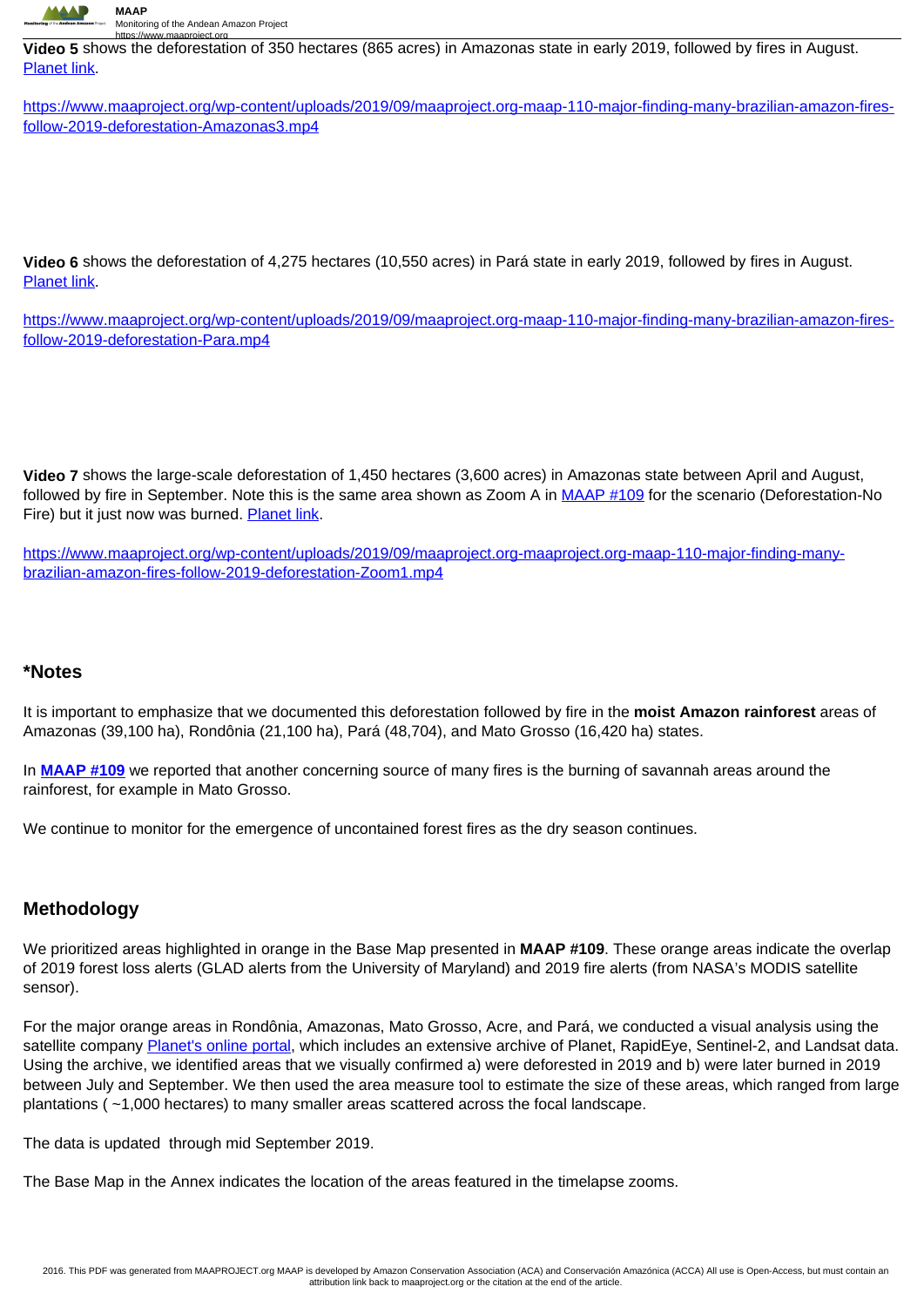

#### **Annex: Base Map**

The numbers (1-7) correspond to the location of the areas in the videos above.



Base Map. 2019 deforestation and fire hotspots in the Brazilian Amazon. Data: UMD/GLAD, NASA (MODIS), PRODES

Coordinates: Video 1. Mato Grosso (11.64° S, 54.77° W) Video 2. Amazonas (9.07° S, 67.54° W) Video 3. Rondônia (8.61° S, 63.01° W) Video 4. Mato Grosso (9.91° S, 60.33° W) Video 5. Amazonas (6.60° S, 60.10° W) Video 6. Pará (5.87° S, 53.55° W) Video 7. Amazonas (8.94° S, 65.91° W)

# **Acknowledgements**

We thank T. Souto (ACA) and A. Folhadella (ACA) for helpful comments to earlier versions of this report.

This work was supported by the following major funders: MacArthur Foundation, International Conservation Fund of Canada (ICFC), Metabolic Studio, and Global Forest Watch Small Grants Fund (WRI).